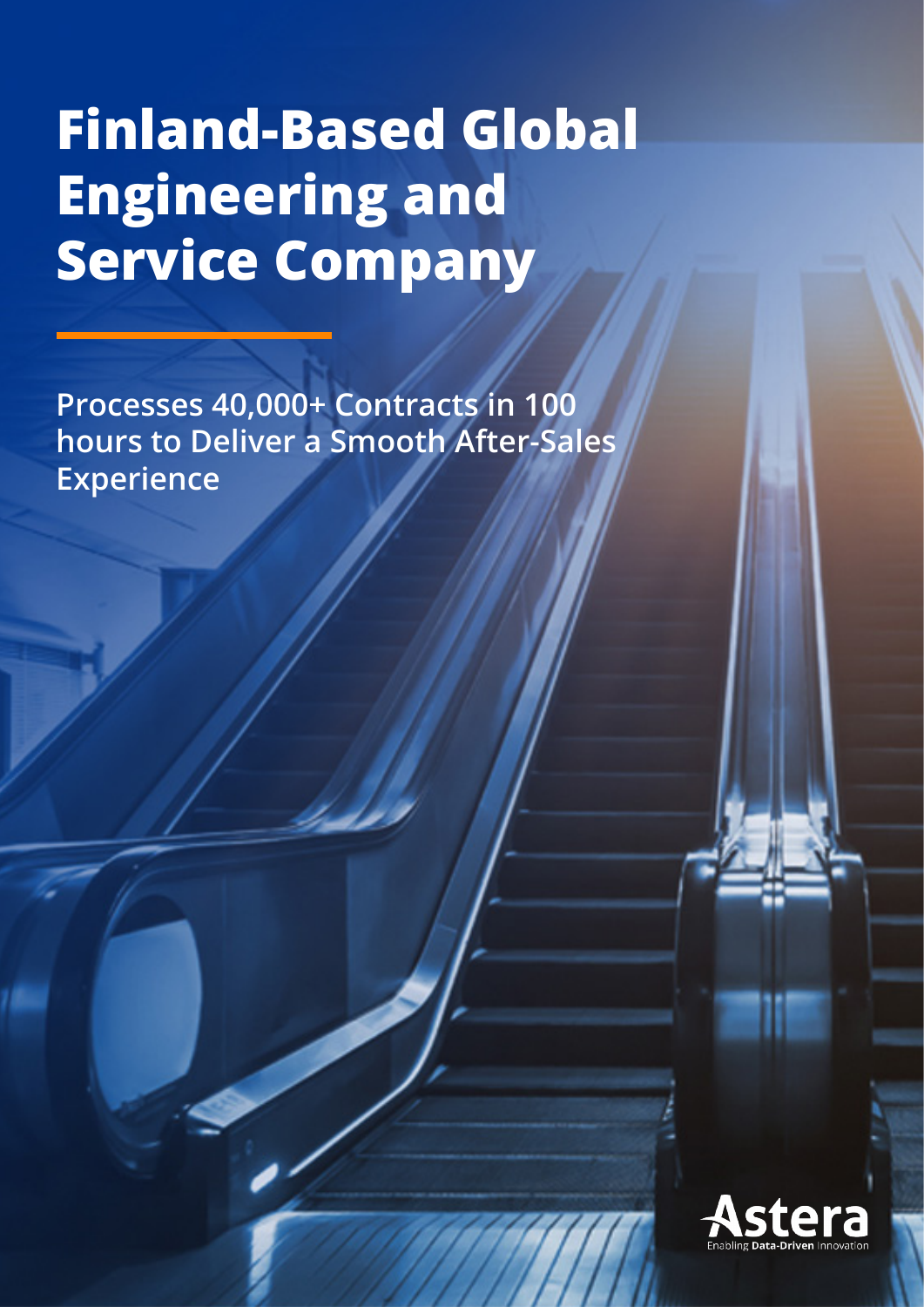**Industry** Manufacturing

#### **Challenge**

Manual extraction of thousands of PDF contracts for processing claims.

**Product** Astera ReportMiner

**Application** Automated Data Extraction

#### **Results**

Processing 40K+ PDF contracts in approx. 4 days.

#### **Overview**

Every day, millions of people across the world use escalators, elevators, automatic doors, and moving walkways manufactured by a global leader in engineering and services. The Finland-based giant operates in more than 60 countries and has a worldwide network of distributors that serves over 450,000 building owners and facilities management customers. Aside from product installations, the company also provides after-sales services based on the contract agreement, ensuring better customer retention and loyalty.

This organization opted for Astera ReportMiner, to automate its data extraction processes and enables after-sales team to withdraw coverage information from contracts and process claims accurately.

### **Business Case**

Installing multiple elevators, moving walkways, and escalators in malls, airports, offices, hotels, and other types of commercial buildings requires a lot of planning and due diligence. To ensure smooth execution, the engineering and service company prepares physical documents, including contracts, that outline project details, deadlines, and terms and conditions for claims. Once the company and its customers reach an agreement, their legal team reviews the documentation before both parties sign it. Finally, the completed paperwork is converted into regular or scanned PDFs for digital recordkeeping and stored in the company's ERP system.

Due to its large global customer base, this engineering and service giant frequently receives claim requests for maintenance and servicing on broken or faulty parts. The after-sales team, comprising of a few paralegals, handles these requests and reviews each customer's case to determine the claims' validity.

However, coverage and exclusion information aren't readily available in a tabular format as it is buried within the legal verbiage of contracts. To retrieve this information, the paralegal team has to manually sift through entire agreements to find out whether a customer is for its under-warranty services.

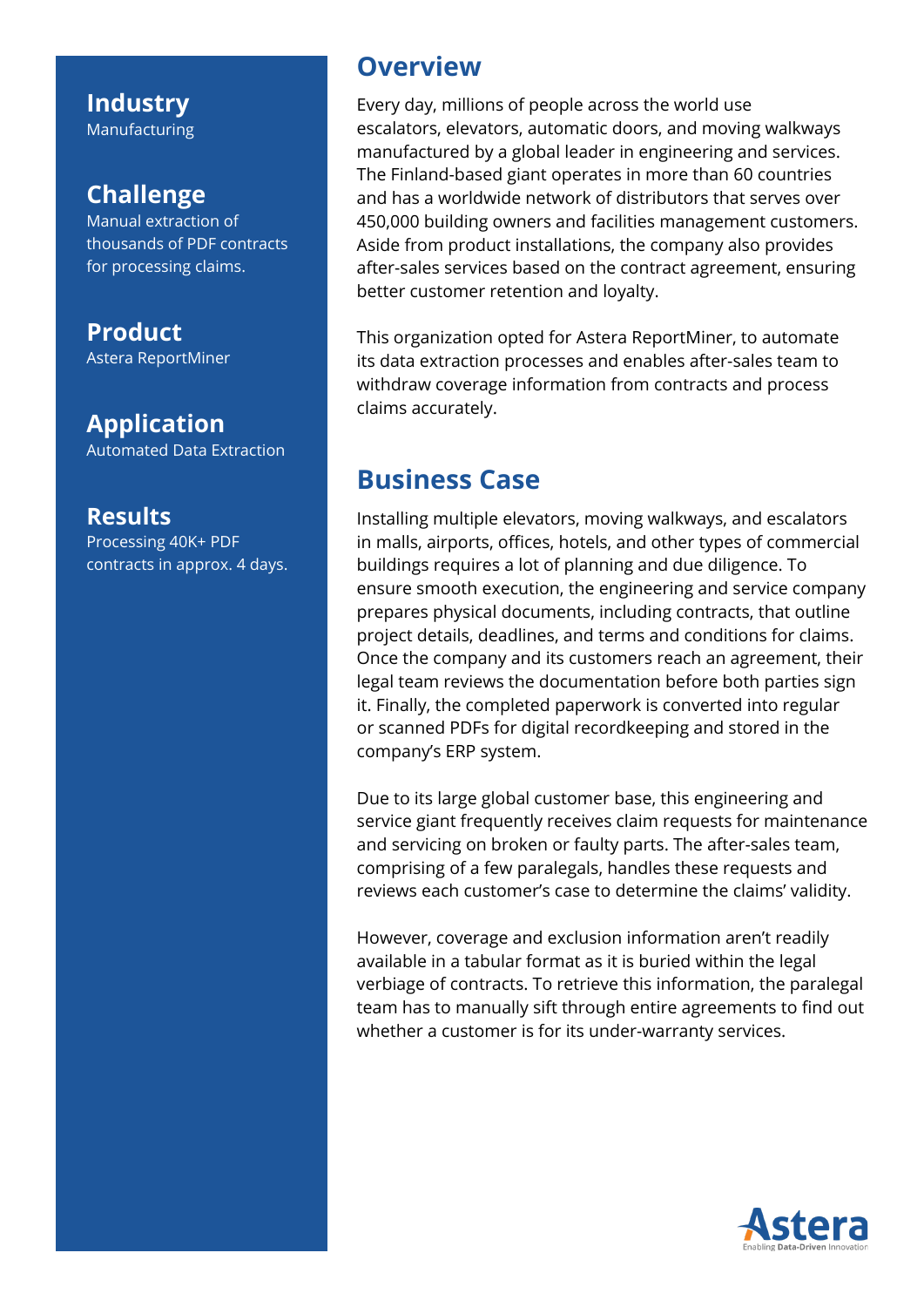# **Challenges**

The leading international engineering and service corporation always emphasized its ability to deliver exceptional after-sales experience to customers. This customer-first mindset has allowed the company to build a stellar reputation while maintaining its position as an industry leader in the urban engineering sector. However, the complexity and costs involved in the claims management process are among the critical aspects that pose a challenge for corporation's position.

Since elevators, escalators, moving walkways, and other similar products have hundreds of moving parts, only some specific components were covered for repair, replacement, and maintenance services. In this scenario, the biggest challenge for this global leader in the elevator and escalator industry was extracting coverage and exclusion information from 40,000+ contracts manually. Each contract contained heavy legal verbiage that spanned up to 250 pages. It took anywhere between several hours to days for the paralegals to review each contract and draw out a synopsis for claim eligibility.

Due to the sheer volume of contracts and lack of resources, reviewing every document with precision and verifying customers' claims would've taken the team thousands of man-days. They needed a solution that could automate data extraction and produce the information in a structured format.

# **Astera Solution and Results**

After thoroughly searching the market, the corporation decided to opt for Astera's professional services to design and implement a custom solution to meet their data extraction and reporting needs.

#### Building a Custom Solution with Astera's Engineers

Astera's professional services team worked with the company to track specific keywords and phrases related to various parts of its products found under coverage and exclusion sections in contracts. Since the information was scattered across various legal documents, the PDF files followed three different templates. Also, the batches contained both text-based and image-based PDFs, which the team standardized through OCR.

Using Astera ReportMiner, our engineers created three report models to extract from all PDF formats. They designed a workflow that used custom logic to run through batches of contracts for finding and extracting the predefined set of keywords and phrases. Using features like Pattern Match, finding those keywords in each document took only a few seconds. The final step involved loading the extracted data into an Excel file that presented the keyword data in a tabular format.

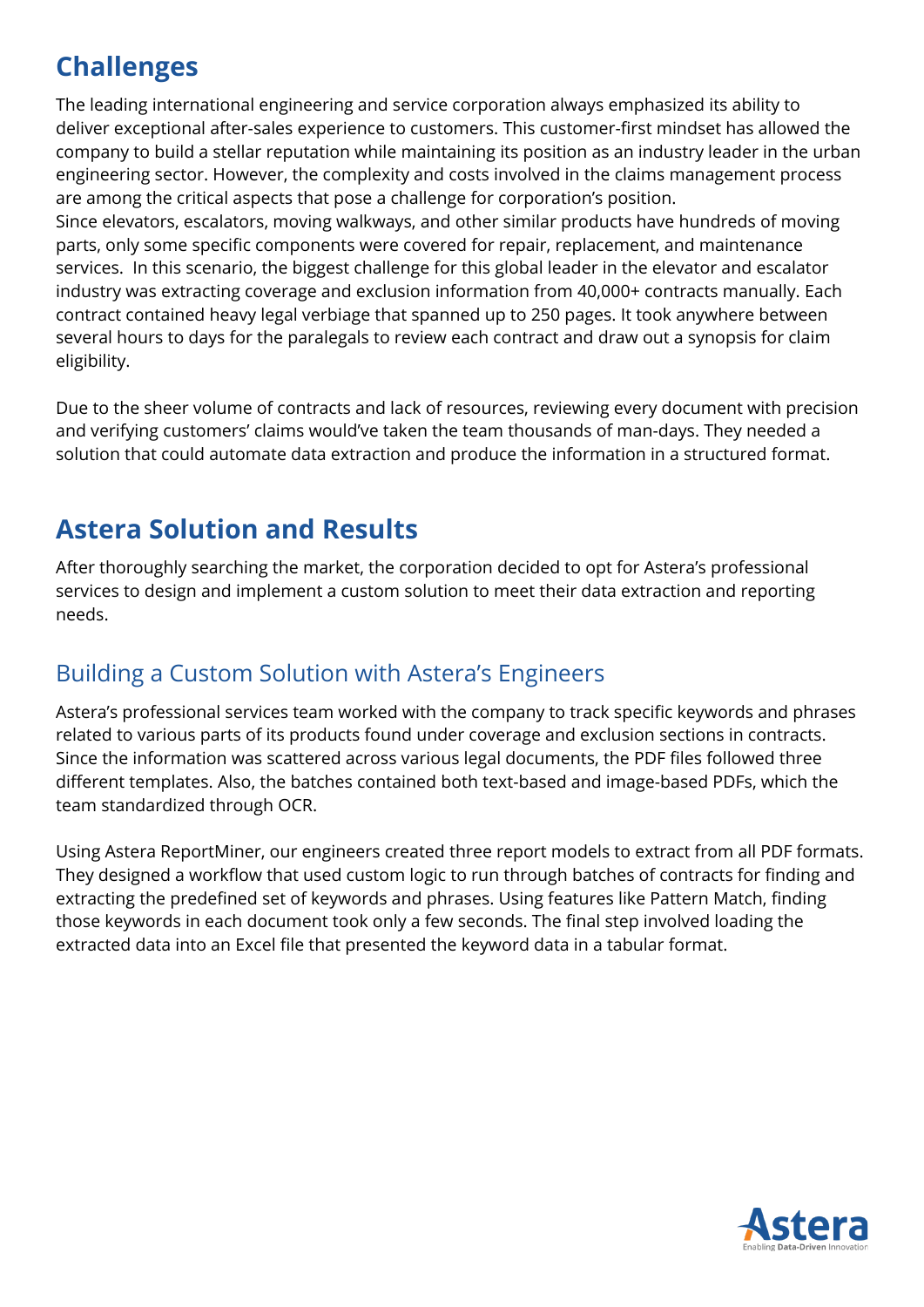## **40,000+ Contract PDFs Processed in Approx. 4 Days**

At first, the international corporation's team ran the workflow on smaller batches of 50 and 100 documents to ensure that Astera ReportMiner generated the desired results. After the testing phase was completed, they exponentially scaled the process and began feeding batches of 1000+ contracts in a single go.

It took approximately 3-4 days (about 100 hours) to clear out the piled-up batch of 40,000+ contracts. The company uploaded the final Excel reports in its ERP system to make the coverage information available to all departments. Since the process is repeatable and customizable, it now takes them a few minutes to extract coverage information from new contracts and make accurate decisions on approving or rejecting claims.

The company has also substantially sped up and improved its after-sales services to keep people across the globe moving closer to their destinations in an effortless manner.

**"What used to take us weeks now only takes a few days as we process over 40,000 PDF contracts of various claims in approximately 4 days with Astera ReportMiner" — Legal Analyst, Business Operations**

# **About Astera ReportMiner**

Astera ReportMiner is a complete data extraction solution that is purpose-built to handle a range of unstructured data formats, including PDFs, PDF forms, TXT, PRN, RTF, XLS, and XLSX. It combines rule-based data extraction with an enterprise-grade ETL engine to help businesses streamline the ETL process to liberate data trapped in unstructured files.